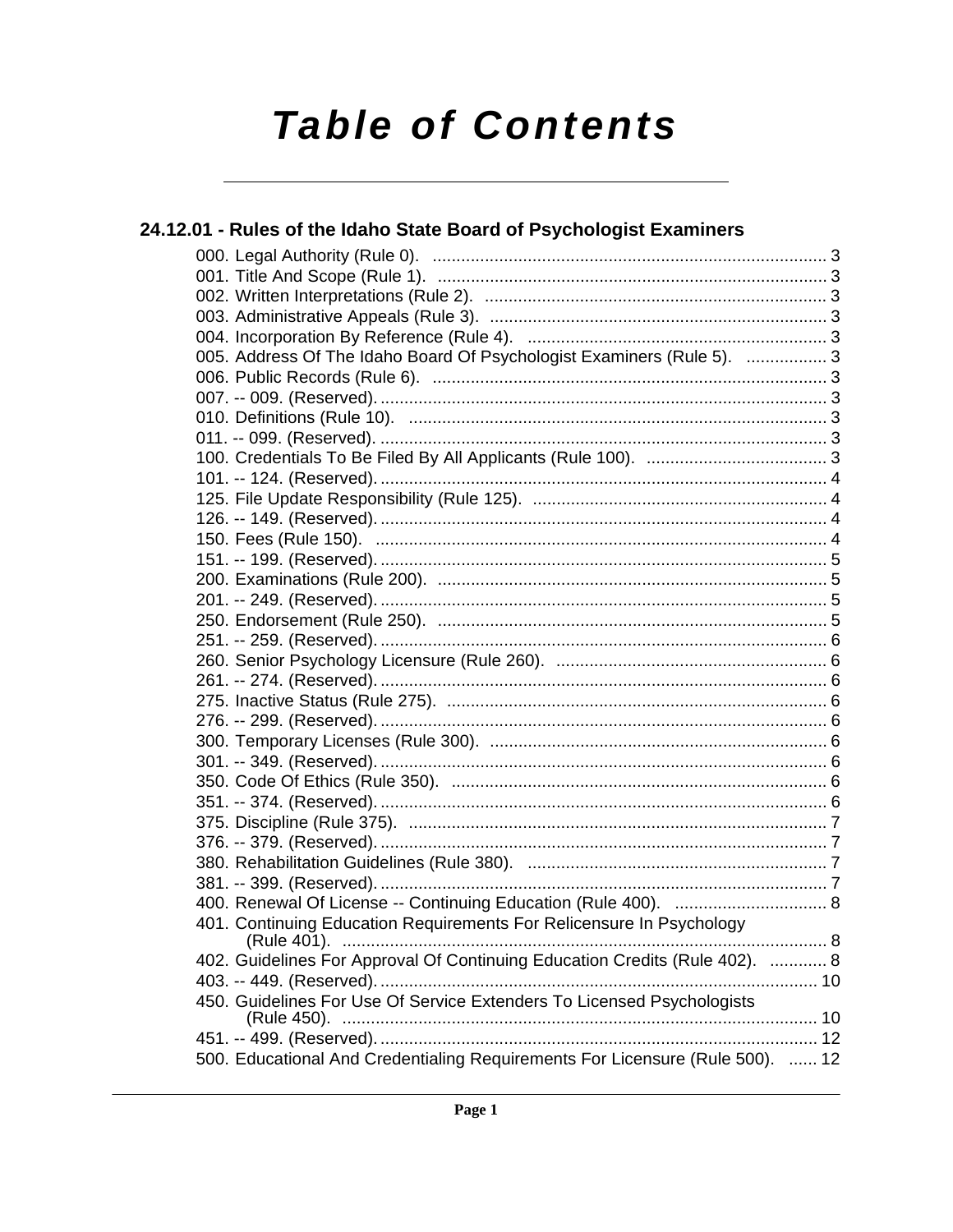### *Table of Contents (cont'd)*

| 600. Guidelines For The Supervision In The Education Of Psychologists |  |
|-----------------------------------------------------------------------|--|
|                                                                       |  |
| 625. Employment Of Unlicensed, Non-exempt Individuals (Rule 625).  17 |  |
|                                                                       |  |
|                                                                       |  |
|                                                                       |  |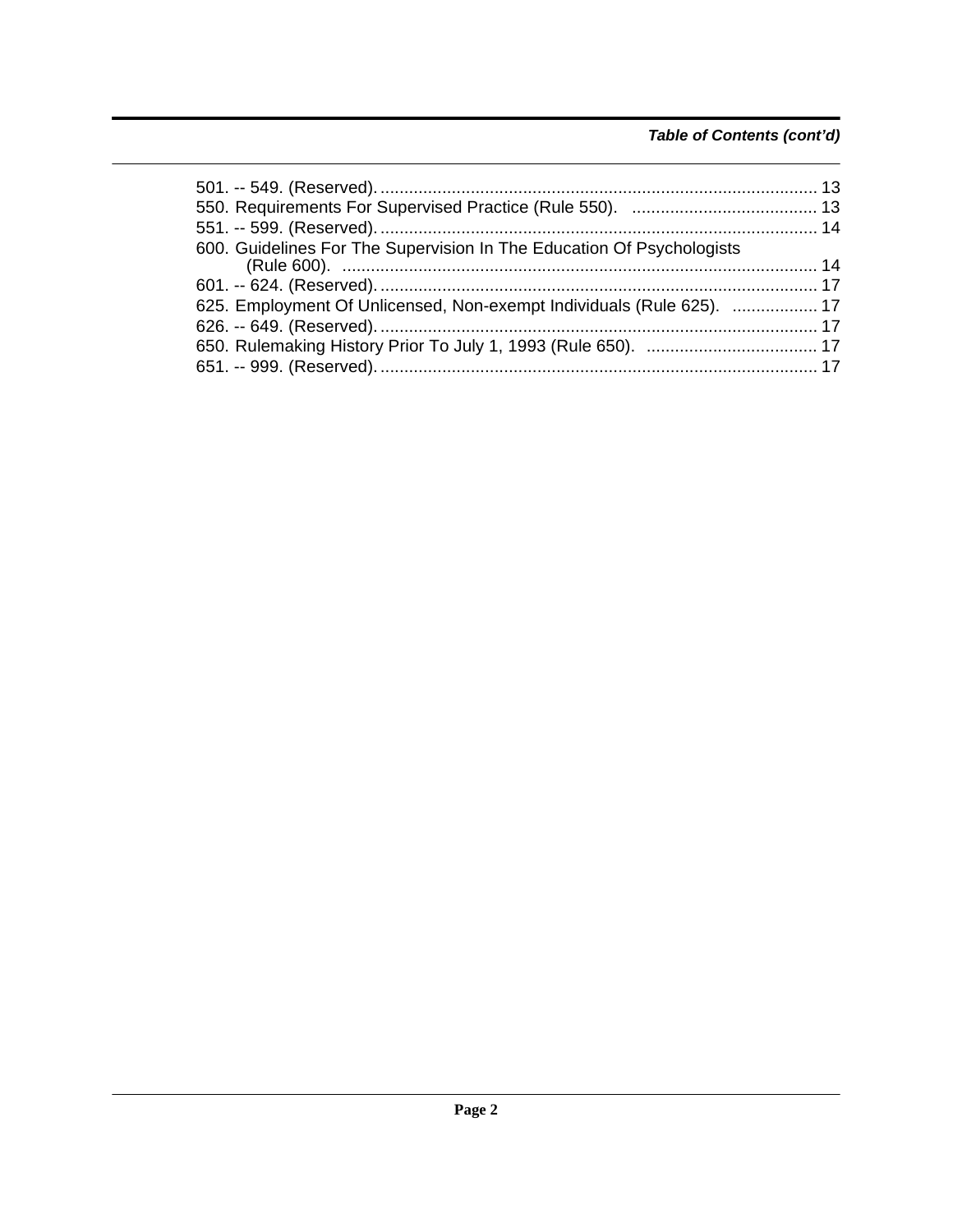#### **IDAPA 24 TITLE 12 CHAPTER 01**

#### <span id="page-2-0"></span>**24.12.01 - RULES OF THE IDAHO STATE BOARD OF PSYCHOLOGIST EXAMINERS**

#### <span id="page-2-1"></span>**000. LEGAL AUTHORITY (RULE 0).**

These rules are hereby prescribed and established pursuant to the authority vested in the Idaho State Board of Psychologist Examiners by the provisions of Section 54-2305, Idaho Code. (7-1-93)

#### <span id="page-2-2"></span>**001. TITLE AND SCOPE (RULE 1).**

These rules shall be cited as IDAPA 24.12.01, "Rules of the Idaho State Board of Psychologist Examiners." (7-1-93)

#### <span id="page-2-3"></span>**002. WRITTEN INTERPRETATIONS (RULE 2).**

The Board may have written statements that pertain to the interpretation of the rules of this chapter. Such interpretations, if any, are available for public inspection and copying at cost in the main office of the Bureau of Occupational Licenses. (3-15-02) Occupational Licenses.

#### <span id="page-2-4"></span>**003. ADMINISTRATIVE APPEALS (RULE 3).**

Administrative appeals shall be governed by the Administrative Procedure Act, Title 67, Chapter 52, Idaho Code.

(3-15-02)

#### <span id="page-2-5"></span>**004. INCORPORATION BY REFERENCE (RULE 4).**

The document titled "Ethical Principles of Psychologists and Code of Conduct," published by the American Psychological Association and dated June 1, 2003, as referenced in Section 350, is herein incorporated by reference and is available from the Board's office and on the Board web site. (3-20-04)

#### <span id="page-2-6"></span>**005. ADDRESS OF THE IDAHO BOARD OF PSYCHOLOGIST EXAMINERS (RULE 5).**

[The office of the Board of Psychologist Examiners is located within the Bureau of Occupational Licenses, Owyhee](mailto:psy@ibol.idaho.gov)  Plaza, 1109 Main Street, Suite 220, Boise, Idaho 83702-5642. The phone number of the Board is (208) 334-3233. The Board's FAX number is (208) 334-3945. The Board's e-mail address is psy@ibol.idaho.gov. The Board's official web [site can be found at](mailto:psy@ibol.idaho.gov) [http://www.ibol.idaho.gov/. \(3-29-10\)](http://www.ibol.idaho.gov)

#### <span id="page-2-7"></span>**006. PUBLIC RECORDS (RULE 6).**

The records associated with the Board of Psychologist Examiners are subject to the provisions of the Idaho Public Records Act. Title 9, Chapter 3, Idaho Code. (3-15-02)

#### <span id="page-2-8"></span>**007. -- 009. (RESERVED).**

#### <span id="page-2-15"></span><span id="page-2-9"></span>**010. DEFINITIONS (RULE 10).**

<span id="page-2-12"></span>**01. Board**. The Idaho State Board of Psychologist Examiners as prescribed in Section 54-2301, Idaho Code. (7-1-93)

**02. Bureau**. The Bureau means the Bureau of Occupational Licenses, as prescribed in Sections 54-605 and 67-2602, Idaho Code. (3-15-02)

**03. Certificate of Professional Qualification**. A certificate of professional qualification shall mean the certificate of professional qualification granted to a psychologist by the Association of State and Provincial Psychology Boards. (3-15-02)

#### <span id="page-2-10"></span>**011. -- 099. (RESERVED).**

#### <span id="page-2-14"></span><span id="page-2-11"></span>**100. CREDENTIALS TO BE FILED BY ALL APPLICANTS (RULE 100).**

<span id="page-2-13"></span>**01. Completed Application**. An application shall be completed by all applicants for licensure upon a form prescribed by the State Board of Psychologist Examiners. No application shall be accepted or considered by the Board prior to the date the required doctoral degree was conferred upon the applicant. (3-20-04)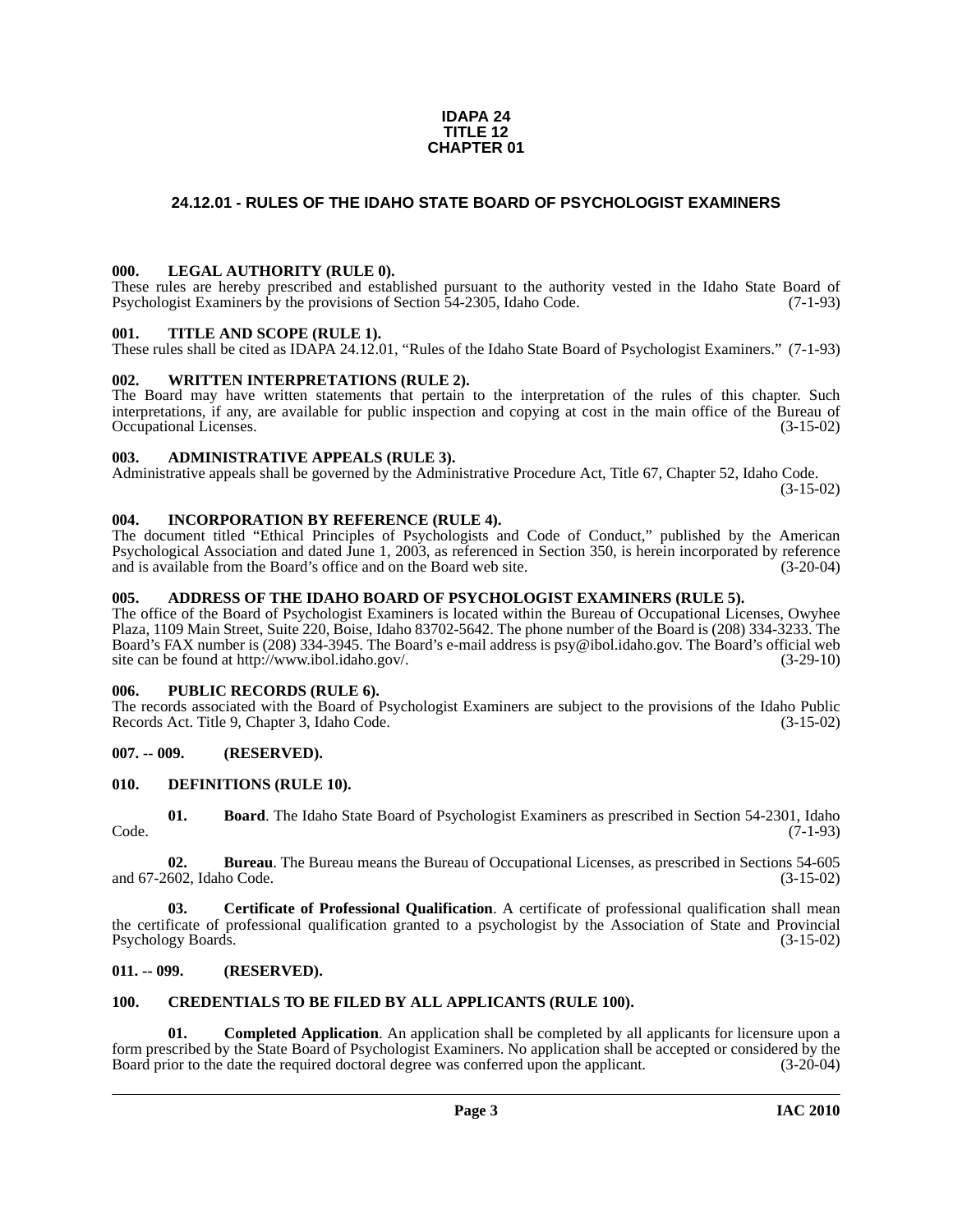<span id="page-3-8"></span>**02. Official Transcripts**. All applicants shall arrange for official transcripts of all credits earned, at each approved college or university, to be transmitted by the registrars of the educational institutions directly to the Board. (7-1-93) Board. (7-1-93)

<span id="page-3-7"></span>**03.** Letters of Reference. Letters of reference, regarding the character, training, and experience of the tshall be returned to the Board by the references before decision is rendered on the application. (7-1-93) applicant shall be returned to the Board by the references before decision is rendered on the application.

<span id="page-3-12"></span>**04. Supervised Experience**. One (1) of the two (2) years of supervised experience as required by Section 2307(b), Idaho Code, may be pre-doctoral. The second year must be post-doctoral work under appropriate supervision and must be verified by the appropriate supervisor.  $(3-29-10)$ 

**05. Official Documentation**. Official documentation of meeting the requirements of Chapter 23, Title 54, Idaho Code and IDAPA 24.12.01, must be received by the Board directly from the entity or person responsible for providing such official documentation. Applicants are responsible for requesting the required documentation from the appropriate entities and persons. (3-15-02) appropriate entities and persons.

**06. Applications on File**. Applications on file with the Board for a period in excess of five (5) years from the date of receipt by the Bureau shall be terminated unless good cause is demonstrated to the Board. (3-20-04)

**07. Deadline**. To be considered by the Board, a properly completed application together with all supporting documentation and required fees must be received by the Bureau at least seven (7) calendar days prior to the next scheduled meeting of the Board. (5-8-09) the next scheduled meeting of the Board.

#### <span id="page-3-0"></span>**101. -- 124. (RESERVED).**

#### <span id="page-3-1"></span>**125. FILE UPDATE RESPONSIBILITY (RULE 125).**

The licensure applicant or any person licensed by the Board is responsible for keeping his or her file updated. All substantive changes in professional status must be reported to the Board in writing within ninety (90) days. Substantive changes would include any criminal charges or convictions of felonies or misdemeanors other than traffic violations; administrative adjudicative proceedings against the applicant or psychologist in other states or jurisdictions; adjudicated ethics violations or other sanctions levied against the applicant or psychologist by a professional association or specialty association related to the practice of psychology; any civil proceedings adjudicated against the applicant or psychologist that is clearly related to the practice of psychology. This file update requirement also applies to other material changes in the manner in which the applicant or psychologist is represented to the public, such as name changes. (5-8-09)

#### <span id="page-3-2"></span>**126. -- 149. (RESERVED).**

- <span id="page-3-6"></span><span id="page-3-5"></span><span id="page-3-4"></span><span id="page-3-3"></span>**150. FEES (RULE 150).**
	- **01.** Annual Renewal Fee. Annual renewal fee -- three hundred dollars (\$300). (3-19-07)
	- **02. Annual Renewal Fee for Inactive License**. Annual renewal fee one hundred fifty dollars (\$150). (3-29-10)
	- **03. Original Application Fee For Licensure by Exam**. Application fee two hundred dollars (\$200).  $(3-29-10)$

**04. Original Application Fee For Licensure by Endorsement/Senior Psychologist**. Original application fee for licensure by endorsement/senior psychologist fee - three hundred dollars (\$300). (3-29-10)

- <span id="page-3-10"></span><span id="page-3-9"></span>**05. Service Extender Application Fee**. Application fee - one hundred dollars (\$100). (3-19-07)
- <span id="page-3-11"></span>**06. Service Extender Annual Renewal Fee**. Annual renewal fee - one hundred dollars (\$100).  $(3-19-07)$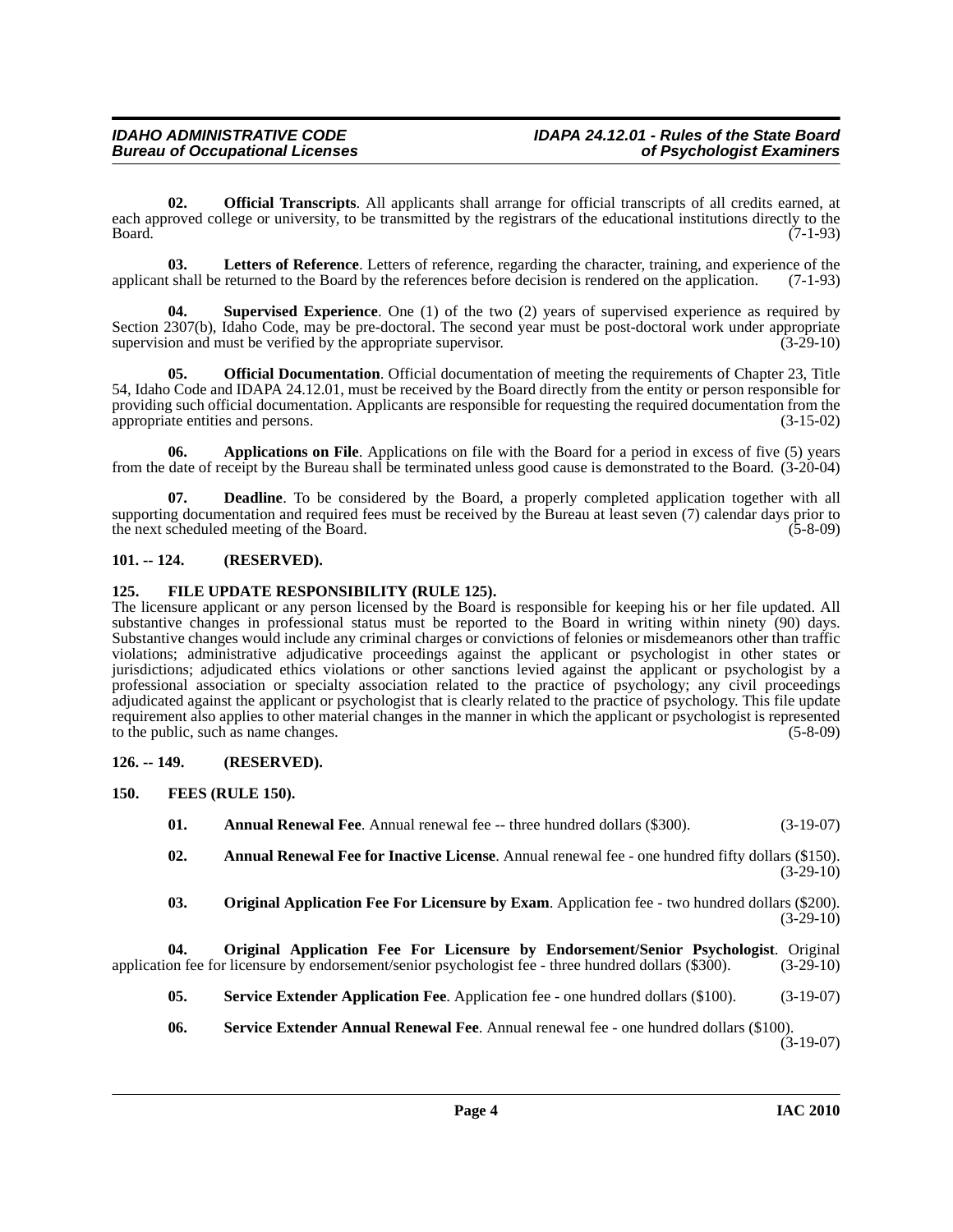<span id="page-4-7"></span>**07. Examination and Reexamination Fee**. Examination and reexamination fees are those charged by nal examining entity plus a processing fee of twenty-five dollars (\$25). the national examining entity plus a processing fee of twenty-five dollars (\$25).

<span id="page-4-6"></span>**08. Examination and Reexamination in Addition to Application Fee**. The examination or reexamination fee are in addition to the application fee and must accompany the application. (3-19-07)

**09. Reinstatement Fee**. Any license cancelled for failure to renew may be reinstated upon payment of twenty-five dollars (\$25), together with the renewal fee for each year thereafter up to the time of reinstatement.

(3-29-10)

<span id="page-4-15"></span><span id="page-4-11"></span><span id="page-4-10"></span><span id="page-4-8"></span>**10. Fees are Non-Refundable**. All fees are non-refundable. (3-29-10)

#### <span id="page-4-0"></span>**151. -- 199. (RESERVED).**

#### <span id="page-4-1"></span>**200. EXAMINATIONS (RULE 200).**

**01.** Written Exam Required. The Board will require a written examination of applicants. The written examination will be the National Examination for Professional Practice In Psychology (EPPP). (3-20-04)

**02. Passing Score**. The Board has determined that a passing score on the EPPP shall be a raw score of one hundred forty (140) or, for examinations after April 1, 2001, a scaled score of five hundred (500) for licensure.

(3-20-04)

<span id="page-4-13"></span>**03. Time and Place of Exam**. The examination will be conducted at a time and place specified by the administrator of the national examination for professional practice in psychology (EPPP). (5-8-09)

<span id="page-4-9"></span>**04. Failure of Exam**. The first time the examination is failed the applicant may take it again the next time it is given upon application and payment of fees. If the examination has been failed twice, the individual must wait at least one (1) year and petition the Board for approval to take the examination the third time. The petition shall include evidence satisfactory to the Board that the applicant has taken additional study in the field of Psychology before approval will be granted.

<span id="page-4-14"></span>**05.** Waiver of Exam. Upon application, the examination may be waived to an applicant who is a diplomate in good standing of the American Board of Professional Psychology. (3-20-04)

#### <span id="page-4-2"></span>**201. -- 249. (RESERVED).**

#### <span id="page-4-5"></span><span id="page-4-3"></span>**250. ENDORSEMENT (RULE 250).**

**01. Eligibility for Endorsement**. An applicant who is in possession of a valid statutory license or statutory certificate from another state or Canada may apply for licensing under the endorsement section of this law. (3-15-02)

<span id="page-4-12"></span><span id="page-4-4"></span>**02. Requirements for Endorsement**. An applicant under the endorsement section shall have:

(3-15-02)

- **a.** A valid psychology license or certificate issued by the regulatory entity of another jurisdiction; and (3-15-02)
- **b.** A current certificate of professional qualification in Psychology as defined in these rules; or (3-15-02)
- **c.** A registration with the National Register of Health Service Providers in Psychology; or (3-29-10)
- **d.** A certification by American Board of Professional Psychology; or (3-29-10)
- **e.** Graduated from an accredited college or university with a doctoral degree in psychology and two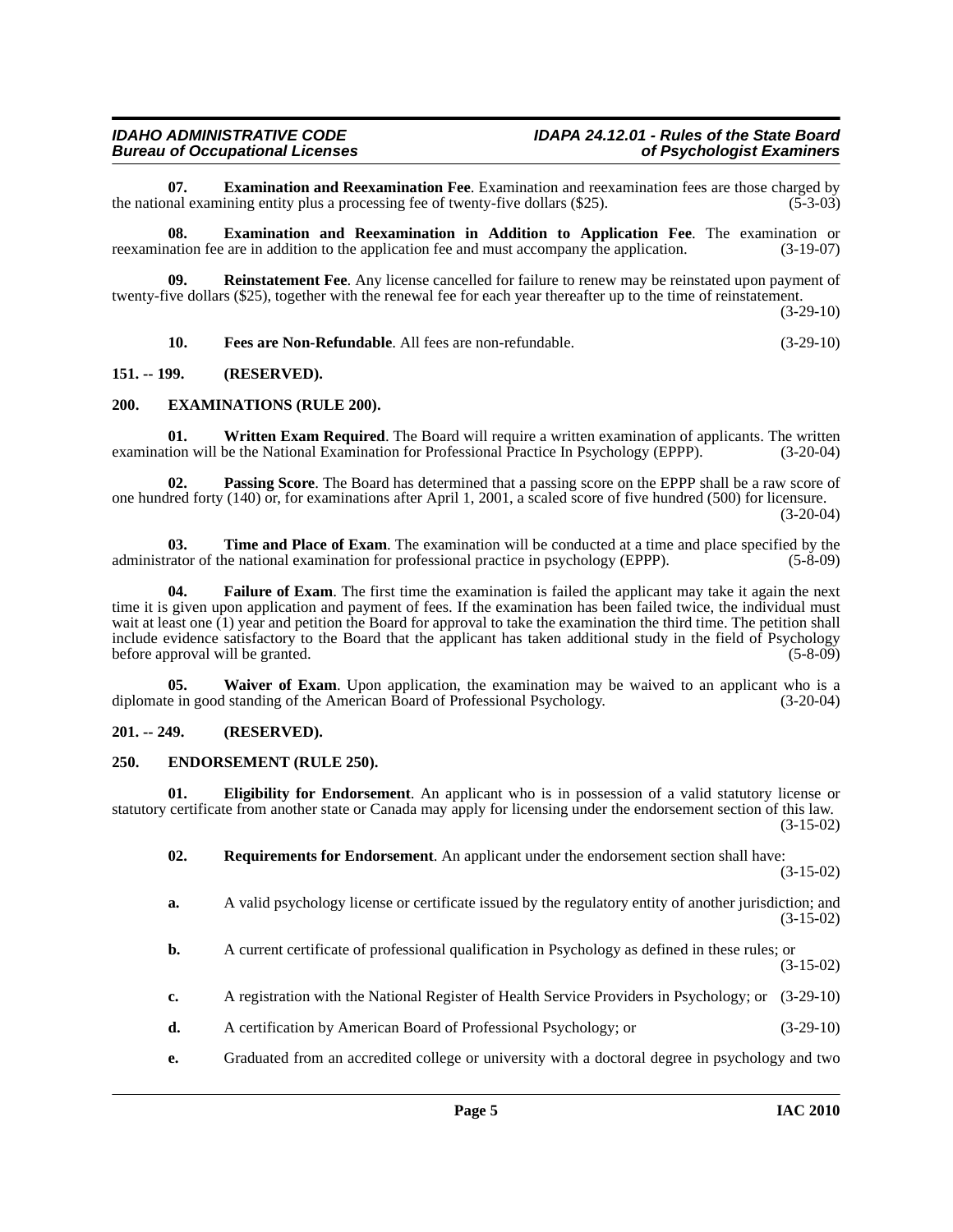(2) years of supervised experience acceptable to the Board, one (1) year of which may include a pre-doctoral practicum or internship and one (1) year of which must be post-doctoral; or practicum or internship and one  $(1)$  year of which must be post-doctoral; or

**f.** Graduated from an accredited college or university with a doctoral degree in a field related to psychology, provided experience and training are acceptable to the Board; and (3-29-10)

**g.** A record of practicing Psychology at the independent level for the five (5) years immediately prior to application; and

<span id="page-5-13"></span>**h.** A history of no disciplinary action in any jurisdiction. (3-15-02)

#### <span id="page-5-0"></span>**251. -- 259. (RESERVED).**

#### <span id="page-5-1"></span>**260. SENIOR PSYCHOLOGY LICENSURE (RULE 260).**

Any person who has maintained a valid Psychology license based on a doctoral degree in the United States or Canada for a period of not less than twenty (20) years, is of good moral character, has documented practice of psychology for five (5) of the last seven (7) years, has maintained continuing education, and has not been subject to disciplinary action the last seven (7) years may apply for an Idaho psychology license under Section 54-2312A, Idaho Code.

 $(5-8-09)$ 

#### <span id="page-5-2"></span>**261. -- 274. (RESERVED).**

#### <span id="page-5-11"></span><span id="page-5-3"></span>**275. INACTIVE STATUS (RULE 275).**

**01. Request for Inactive Status**. Persons requesting an inactive status during the renewal of their renewal of their renewal of their  $(3-29-10)$ active license must submit a written request and pay the established fee.

<span id="page-5-12"></span><span id="page-5-10"></span>

**a.** All continuing education requirements will be waived for any year or portion thereof that a licensee maintains an inactive license and is not actively practicing or supervising in Idaho. (3-29-10)

**b.** Inactive license renewal notices and licenses will be marked "Inactive". (3-29-10)

**c.** When the licensees desire active status, they must show fulfillment of continuing education requirements within the previous twelve (12) months and submit a fee equivalent to the difference between the current inactive and active renewal fee. (3-29-10)

<span id="page-5-14"></span>**d.** Licensees may not practice in Idaho while on inactive status. (3-29-10)

#### <span id="page-5-4"></span>**276. -- 299. (RESERVED).**

#### <span id="page-5-5"></span>**300. TEMPORARY LICENSES (RULE 300).**

Persons not licensed in this state who desire to practice psychology under the provisions of this chapter for a period not to exceed thirty (30) days within a calendar year may do so if they hold an interjurisdictional practice certificate (IPC) from the association of state and provincial psychology boards (ASPPB). As such, in order to practice temporarily under the IPC psychologists would be required to notify the Board of their intent to practice and provide documentation of their status. It is the IPC holders responsibility to contact the ASPPB to send verification of IPC status, including verification of no discipline. (3-29-10)

#### <span id="page-5-6"></span>**301. -- 349. (RESERVED).**

#### <span id="page-5-9"></span><span id="page-5-7"></span>**350. CODE OF ETHICS (RULE 350).**

All licensees shall have knowledge of the Ethical Principles of Psychologists and Code of Conduct, as published in the American Psychologist, as referenced in Section 004. (5-8-09) the American Psychologist, as referenced in Section 004.

#### <span id="page-5-8"></span>**351. -- 374. (RESERVED).**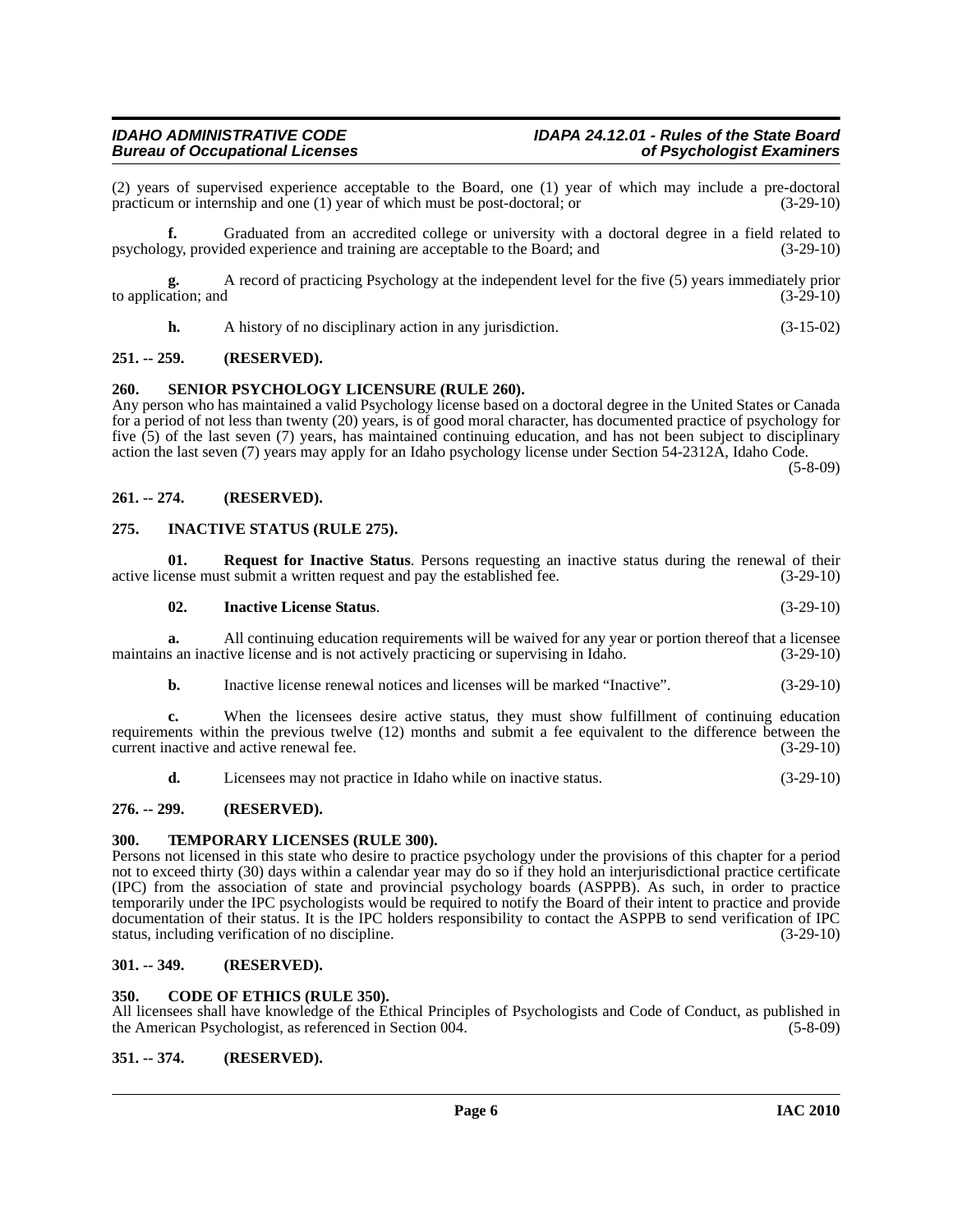#### <span id="page-6-7"></span><span id="page-6-0"></span>**375. DISCIPLINE (RULE 375).**

<span id="page-6-5"></span>**01.** Civil Fine. The Board may impose a civil fine not to exceed one thousand dollars (\$1,000) upon a psychologist for each violation of Section 54-2309. Idaho Code. (3-18-99) licensed psychologist for each violation of Section 54-2309, Idaho Code.

<span id="page-6-6"></span>**02. Costs and Fees**. The Board may order a licensed psychologist to pay the costs and fees incurred by the Board in the investigation or prosecution of the licensee for violation of Section 54-2309, Idaho Code. (3-18-99)

#### <span id="page-6-1"></span>**376. -- 379. (RESERVED).**

#### <span id="page-6-10"></span><span id="page-6-2"></span>**380. REHABILITATION GUIDELINES (RULE 380).**

In the event of a violation of Board laws or rules, the Board, in its discretion, may implement a plan of rehabilitation. Completion of the plan may lead to consideration of submission of an application for re-licensure, the removal of suspension, or the removal of supervision requirements. In the event the licensee has not met the Board's criteria for rehabilitation, the plan may be revised, expanded, or continued depending upon the progress of the rehabilitation program. The rehabilitation guidelines listed in this Section should be considered illustrative, but not exhaustive, of the potential options available to the Board. In each instance, rehabilitation guidelines will be tailored to the individual needs of the licensee. (3-29-10)

<span id="page-6-9"></span>**01. Options in Devising Rehabilitation Program**. The Board may follow one (1) or more options in a rehabilitation program: (3-29-10) devising a rehabilitation program:

**a.** The individual may be supervised in all or selected areas of activities related to his practice as a licensee by a licensed psychologist approved by the Board for a specified length of time. (3-29-10)

i. The Board may specify the focus of the supervision. (3-29-10)

ii. The Board may specify the number of hours per week required in a face-to-face supervisory  $\overline{3}$ -29-10)

iii. The Board may require the supervisor to provide periodic and timely reports to the Board concerning the progress of the supervisee. (3-29-10)

<span id="page-6-8"></span>iv. Any fees for supervision time will be the responsibility of the supervisee. (3-29-10)

**02. Educational Programs**. The individual may be expected to successfully complete a variety of appropriate educational programs. Appropriate educational formats may include, but are not limited to, workshops, seminars, courses in regionally accredited universities, or organized pre- or post-doctoral internship settings. Workshops or seminars that are not held in a setting of academic review (approved continuing education) need prior approval of the Board. Any course of study must be approved by the Board prior to enrollment if it is to meet the criteria of a rehabilitation plan. (3-29-10)

<span id="page-6-4"></span>

| 03. |  | <b>Additional Requirements.</b> The Board may require of the individual: | $(3-29-10)$ |
|-----|--|--------------------------------------------------------------------------|-------------|
|-----|--|--------------------------------------------------------------------------|-------------|

**a.** Psychodiagnostic evaluations by a psychologist approved by the Board; (3-29-10)

**b.** A physical examination that may include an alcohol and drug screen by a physician approved by the Board; (3-29-10) the Board;  $(3-29-10)$ 

- **c.** Psychotherapy on a regular basis from a psychologist approved by the Board; (3-29-10)
- **d.** Take or retake and pass the appropriate professional examination; or (3-29-10)
- **e.** Any other requirement that seems appropriate to the individual case.  $(3-29-10)$

#### <span id="page-6-3"></span>**381. -- 399. (RESERVED).**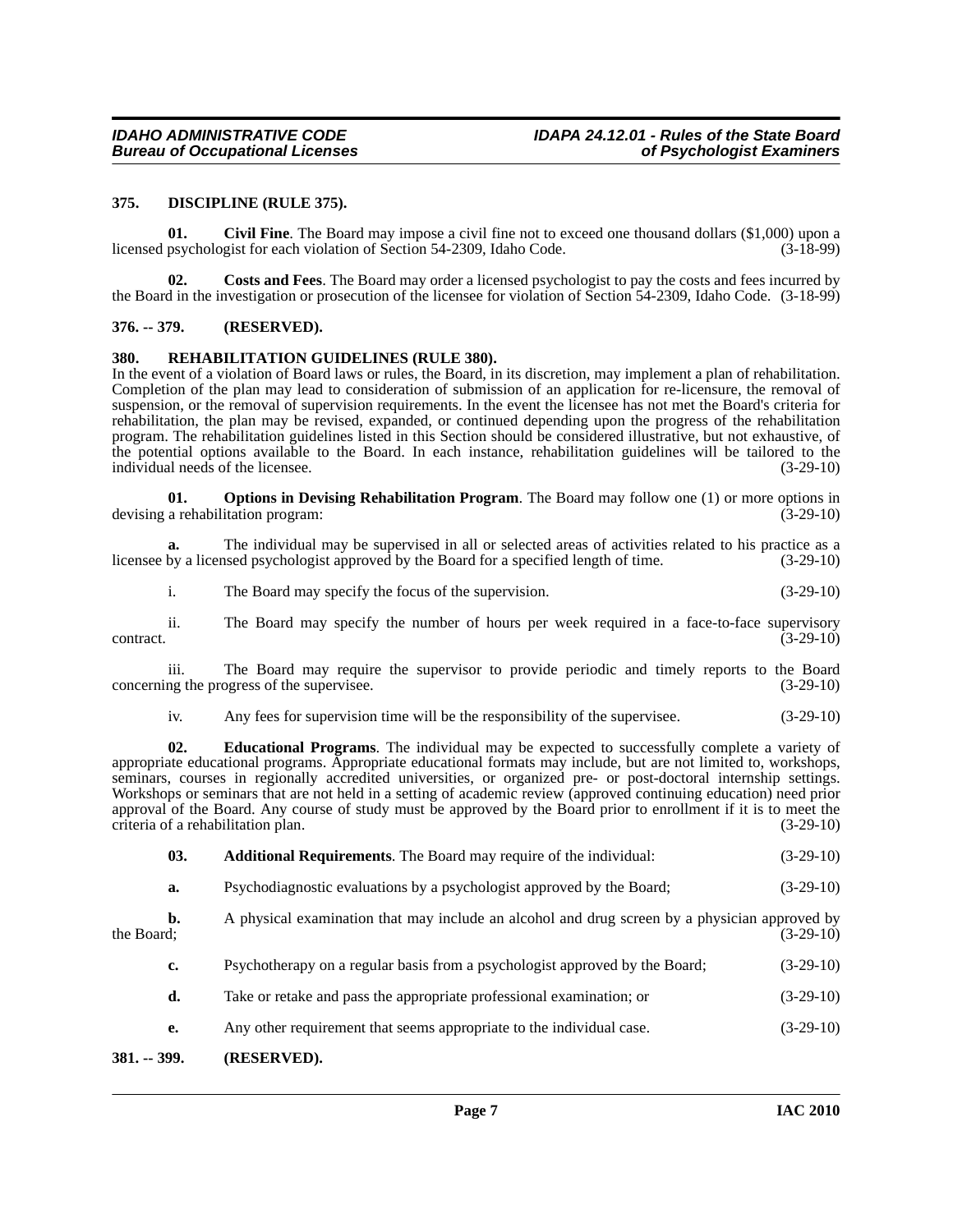#### <span id="page-7-12"></span><span id="page-7-0"></span>**400. RENEWAL OF LICENSE -- CONTINUING EDUCATION (RULE 400).**

**Renewal of License.** Each person licensed under this act must renew said license annually or the license will be cancelled. Licenses shall be renewed and reinstated in accordance with the requirements of Section 67-2614, Idaho Code. (3-15-02)

<span id="page-7-13"></span>**02. Requirements for Renewal of License**. Licenses may be renewed or reinstated by payment of the required fees and by submitting certification of having satisfied the continuing education requirement. (3-15-02)

#### <span id="page-7-6"></span><span id="page-7-1"></span>**401. CONTINUING EDUCATION REQUIREMENTS FOR RELICENSURE IN PSYCHOLOGY (RULE 401).**

<span id="page-7-10"></span>**01. Number of Hours Required**. All licensed psychologists, in order to renew their license, must have accumulated twenty (20) hours per year of continuing education credits. At the time of renewal of the psychologists' licenses, they will certify that they are aware of the requirements for continuing education and that they have met those requirements for the preceding year. A minimum of four (4) hours credit in ethics, standards of care, and/or review of laws pertaining to the practice of psychology is required every three (3) years. Areas covered may include practice, consultation, research, teaching, and/or supervision. These units may be used as part of the continuing education credit required. (5-8-09)

<span id="page-7-11"></span>**02. Professional Level of Continuing Education -- Time Period Records Kept - Audit**. This continuing education experience must be at an appropriate level for professional training in psychology. The licensees have responsibility for demonstrating the relevance and adequacy of the educational experience they select. The licensees are also responsible for keeping an accurate record of their own personal continuing education hours for a period of five  $(5)$  vears. A random audit may be conducted to insure compliance.  $(7-1-93)$ for a period of five  $(5)$  years. A random audit may be conducted to insure compliance.

<span id="page-7-9"></span>**Newly Licensed Individuals**. Newly licensed individuals will be considered to have satisfied the ion requirements for the remainder of the year in which their license is granted. (7-1-93) continuing education requirements for the remainder of the year in which their license is granted.

<span id="page-7-4"></span>**04. Certificates of Satisfactory Attendance and Completion**. Certificates of satisfactory attendance and completion, cancelled checks, participant lists, transcripts from universities, letters of certification on instructor's letterhead, and other reasonably convincing proof of the submitted activities may serve as documentation when persons audited are required to submit proof of continuing education. (7-1-93)

<span id="page-7-8"></span>**05. Licensees Who Do Not Fulfill the Continuing Education Requirements**. Licensees who do not fulfill the continuing education requirements may be subject to disciplinary action.  $(7-1-93)$ 

<span id="page-7-3"></span>**06. Carryover of Continuing Education Hours**. Continuing education courses not claimed for CE credit in the current renewal year, may be credited for the next renewal year. A maximum of twenty (20) hours may be carried forward from the immediately preceding year. (5-3-03)

<span id="page-7-14"></span>**07. Special Exemption**. The Board has the authority to make exceptions for reasons of individual hardship including health, when certified by a medical doctor, or other good cause. The licensee must provide any information requested by the Board to assist in substantiating hardship cases. This exemption is granted at the sole discretion of the Board. Request for special exemption must be made prior to licensure renewal. (3-29-10) discretion of the Board. Request for special exemption must be made prior to licensure renewal.

#### <span id="page-7-7"></span><span id="page-7-2"></span>**402. GUIDELINES FOR APPROVAL OF CONTINUING EDUCATION CREDITS (RULE 402).**

**01. Continuing Education Credit**. Continuing education credit will be given to formally organized workshops or classes with an attendance roster and preassigned continuing education credit offered in association with or under the auspices of:  $(7-1-93)$ 

<span id="page-7-5"></span>

| Regionally accredited institutions of higher education. | $(7-1-93)$ |
|---------------------------------------------------------|------------|
| The American Psychological Association.                 | $(7-1-93)$ |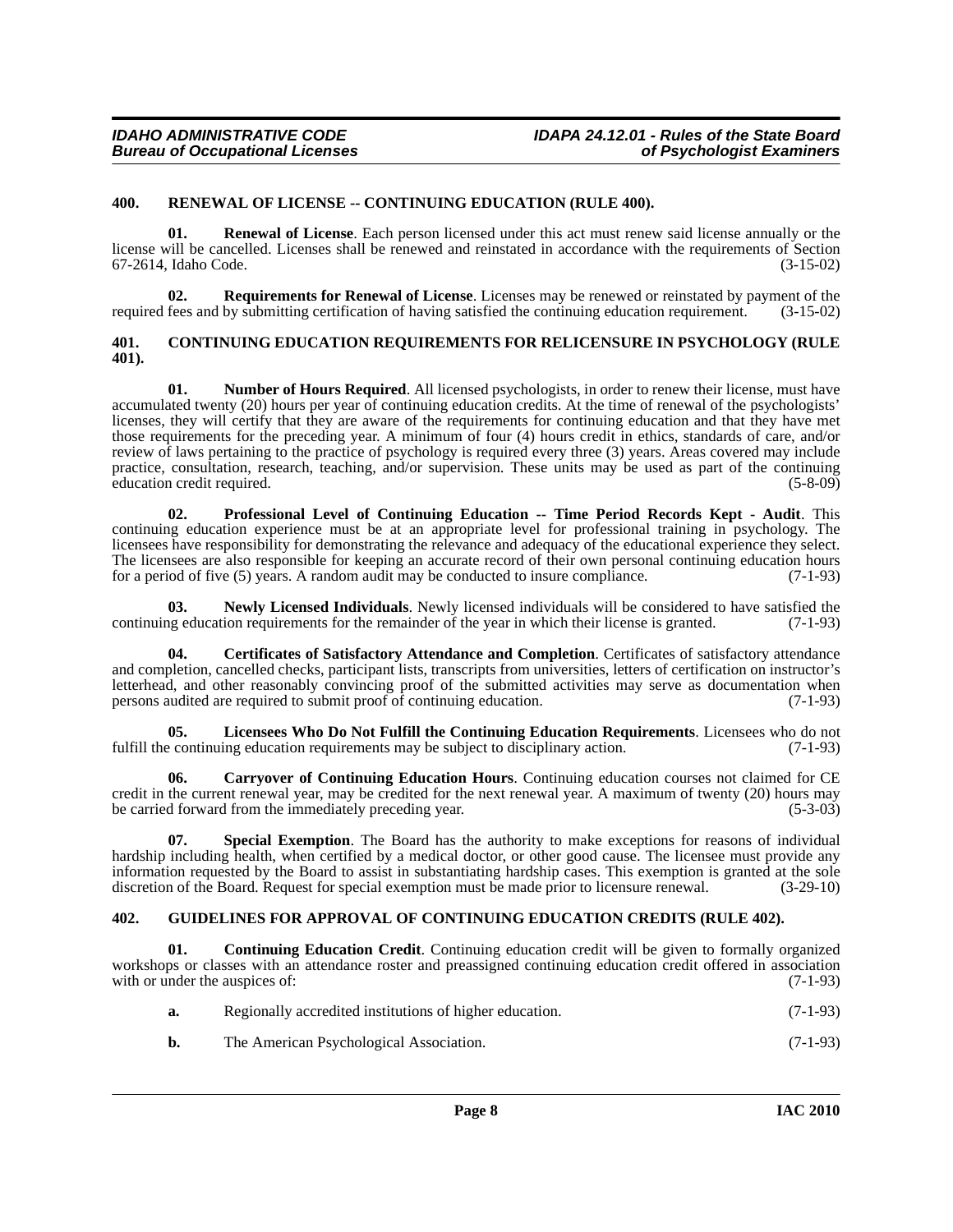#### *IDAHO ADMINISTRATIVE CODE IDAPA 24.12.01 - Rules of the State Board Bureau of Occupational Licenses*

| c. | A Regional Psychological Association. | $(7-1-93)$ |
|----|---------------------------------------|------------|
|    |                                       |            |

<span id="page-8-1"></span>**d.** A State Psychological Association. (7-1-93)

**e.** Credit will be given for the number of credit hours preauthorized by the sponsoring agency with no upper limit on the number of hours. (7-1-93)

**02. Credit for International, National and Regional Meetings of Psychological Organizations**. Six (6) hours of continuing education credit will be allowed for documented attendance at international, national and regional meetings of psychological organizations. (7-1-93)

<span id="page-8-2"></span>**03. Credit for Other Relevant Workshops, Classes or Training Experiences**. Other relevant workshops, classes or training experiences may receive up to six (6) hours of credit per experience provided they are conducted by a licensed or reputable psychologist or other mental health professional. Each documented hour of training experience counts as one (1) hour of continuing education experience. A maximum of six (6) hours of this type of experience may be approved. (7-1-93) type of experience may be approved.

<span id="page-8-4"></span>Presentation of Papers. Presentation of papers at international, national, regional or state psychological or other professional associations may be counted as equivalent to six (6) hours per event. Only actual presentation time may be counted; preparation time does not qualify for credit. The licensee must provide the Board with a letter from a sponsor, host organization, or professional colleague, copy of the program, and a summary of the evaluations from the event. (3-29-10) evaluations from the event.

<span id="page-8-5"></span>**05. Self-Study, Lectures or Public or Professional Publications and Presentations**. The Board also recognizes the value of self-study, lectures or public or professional publications and presentations (including for example, in the case of the university faculty, preparation of a new course). Therefore, the Board will allow credit for six (6) hours of individual study per year. (7-1-93)

Self study. The reading of a publication may qualify for credit with proper documentation verifying completion. A licensee seeking credit for reading a publication must submit results from a test on the information contained within the publication. If a test is not available, the licensee must seek pre-approval of the Board.

(3-29-10)

**b.** Professional publications. Publication activities are limited to articles in professional journals, a chapter in an edited book, or a published book. The licensee must provide the Board with a copy of the cover page of the article or book in which the licensee has been published. For chapters of an edited book, licensees must submit a copy of the table of contents. (3-29-10)

<span id="page-8-0"></span>**06. Board Assessment of Continuing Education Activities**. The Board of Psychologist Examiners may avail itself of help and consultation from the American Psychological Association or the Idaho Psychological Association in assessing the appropriateness of continuing education activities. (3-29-10)

<span id="page-8-3"></span>**07. On-Line Education**. A maximum of ten (10) on-line continuing education hours relevant to the of psychology may be counted during each reporting period. (3-29-10) practice of psychology may be counted during each reporting period.

**a.** On-line continuing education hours must be offered by or obtained from regionally accredited institutions of higher education or approved by the American Psychological Association. (3-29-10)

**b.** The licensee must provide the Board with a copy of the certification, verified by the authorized signatures from the course instructors, providers, or sponsoring institution, substantiating any hours completed by the licensee. (3-29-10) licensee.  $(3-29-10)$ 

<span id="page-8-6"></span>**08.** Teleconferences. A maximum of six (6) continuing education hours may be counted through teleconference education during each reporting period. To qualify for credit, teleconferences must feature an interactive format. Interactive conferences are those that provide the opportunity for participants to communicate directly with the instructor or that have a facilitator present at the conference site. The licensee must provide the Board with a copy of the certificate, or a letter signed by course instructors, providers, or sponsoring institution,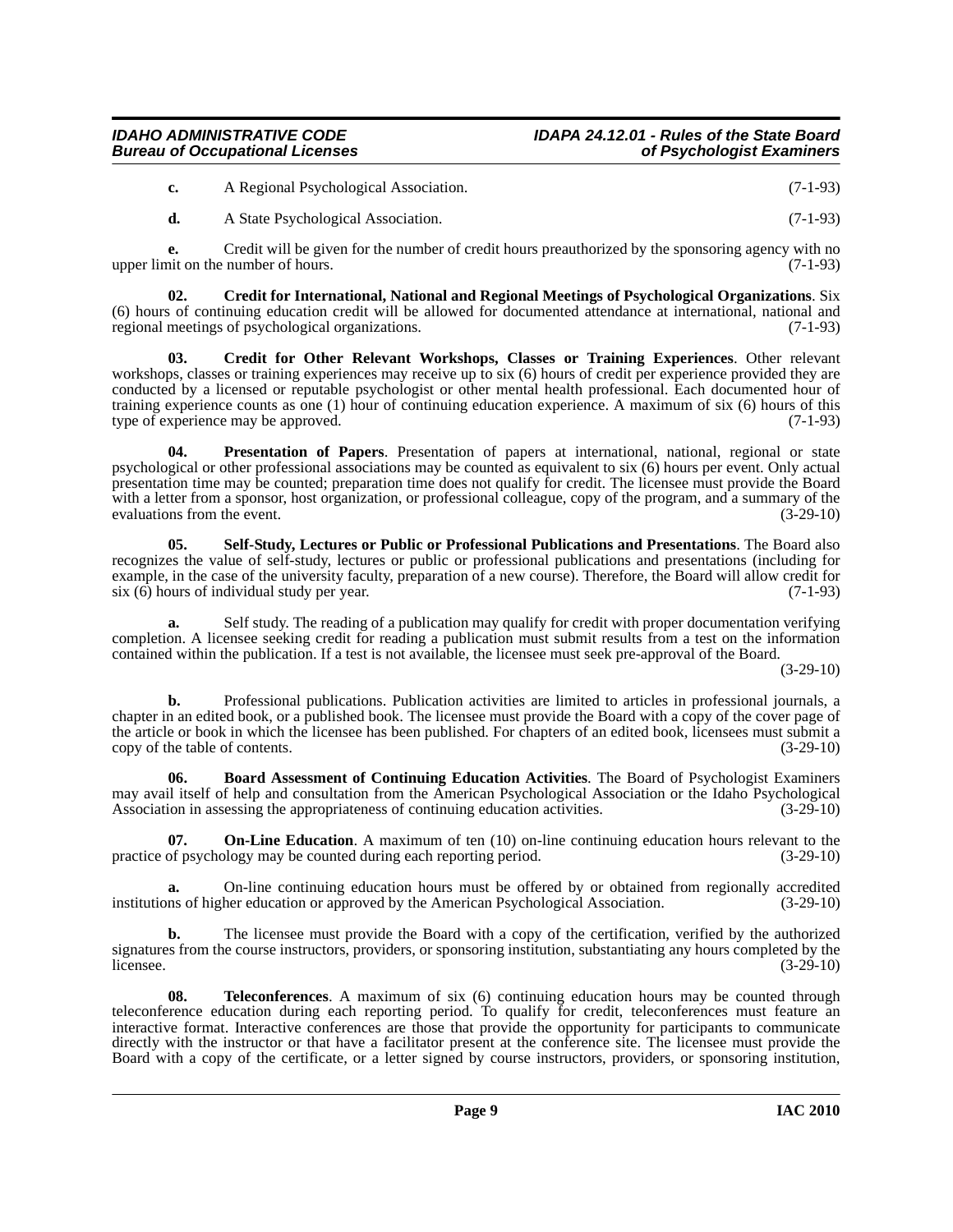substantiating any hours attended by licensee. (3-29-10)

#### <span id="page-9-0"></span>**403. -- 449. (RESERVED).**

#### <span id="page-9-3"></span><span id="page-9-1"></span>**450. GUIDELINES FOR USE OF SERVICE EXTENDERS TO LICENSED PSYCHOLOGISTS (RULE 450).**

The Board recognizes that licensed psychologists may choose to extend their services by using service extenders. The Board provides general rules to cover all service extenders as well as specific rules to cover service extenders with different levels of training and experience. (7-1-93)

#### <span id="page-9-2"></span>**01. General Provisions for Licensed Psychologists Extending Their Services Through Others**.

(7-1-93)

**a.** The licensed psychologist exercising administrative control for a service extender shall: (7-1-93)

i. Have the authority to cause termination of compensation for the service extender. (7-1-93)

ii. Have the authority to cause the suspension or removal of the service extender from his position as a service provider. (7-1-93)

**b.** The licensed psychologist exercising professional direction for a service extender shall: (7-1-93)

i. Within thirty (30) days after employing the service extender, formulate and provide to the Board a written supervisory plan for each service extender. The plan shall include provisions for supervisory sessions and chart review. If the psychologist requires tapes to be made of psychological services delivered by the service extender, then the plan shall also specify review and destruction of these tapes. The plan shall also specify the hours per calendar week that the licensed psychologist will be at the same physical location as the person extending the services of the licensed psychologist. The plan shall be accompanied by a completed application form and appropriate application fee. (3-19-07) appropriate application fee.

ii. Establish and maintain a level of supervisory contact sufficient to be readily accountable in the event that professional, ethical, or legal issues are raised. There will be a minimum of one (1) hour of face-to-face supervisory contact by a licensed psychologist with the service extender for each one (1) to twenty (20) hours of services provided by the service extender during any calendar week. At least one half (1/2) of this face-to-face supervisory contact will be conducted individually, and up to one half  $(1/2)$  of this face-to-face supervisory contact may be provided using a group format. A written record of this supervisory contact, including the type of activities conducted by the service extender, shall be maintained by the licensed psychologist. Except under unusual circumstances, the supervisory contact will occur either during the week the services are extended or during the week following. In no case will services be extended more than two (2) weeks without supervisory contact between the service extender and a licensed psychologist. (7-1-93) service extender and a licensed psychologist.

iii. Provide the service extender a copy of the current Ethical Standards of the American Psychological Association, and obtain a written agreement from the service extender of his intention to abide by them. (7-1-93)

#### <span id="page-9-4"></span>**02. Qualifications for Service Extenders**. (7-1-93)

**a.** Category I: A service extender will be placed in Category I if: (7-1-93)

i. The licensed psychologist wishing to employ the service extender verifies in writing to the satisfaction of the Board that the service extender holds a license issued by the state of Idaho to practice a specific profession, and that the issuance of that license requires the licensee hold a master's degree or its equivalent as determined by the Board; or (7-1-93)

ii. The service extender meets the criteria for Category II specified below and the licensed psychologist wishing to employ the service extender verifies in writing to the satisfaction of the Board that the service extender has satisfactorily functioned as a service extender to one (1) or more licensed psychologist for at least twenty (20) hours per calendar week over a period totaling two hundred sixty (260) weeks. (7-1-93)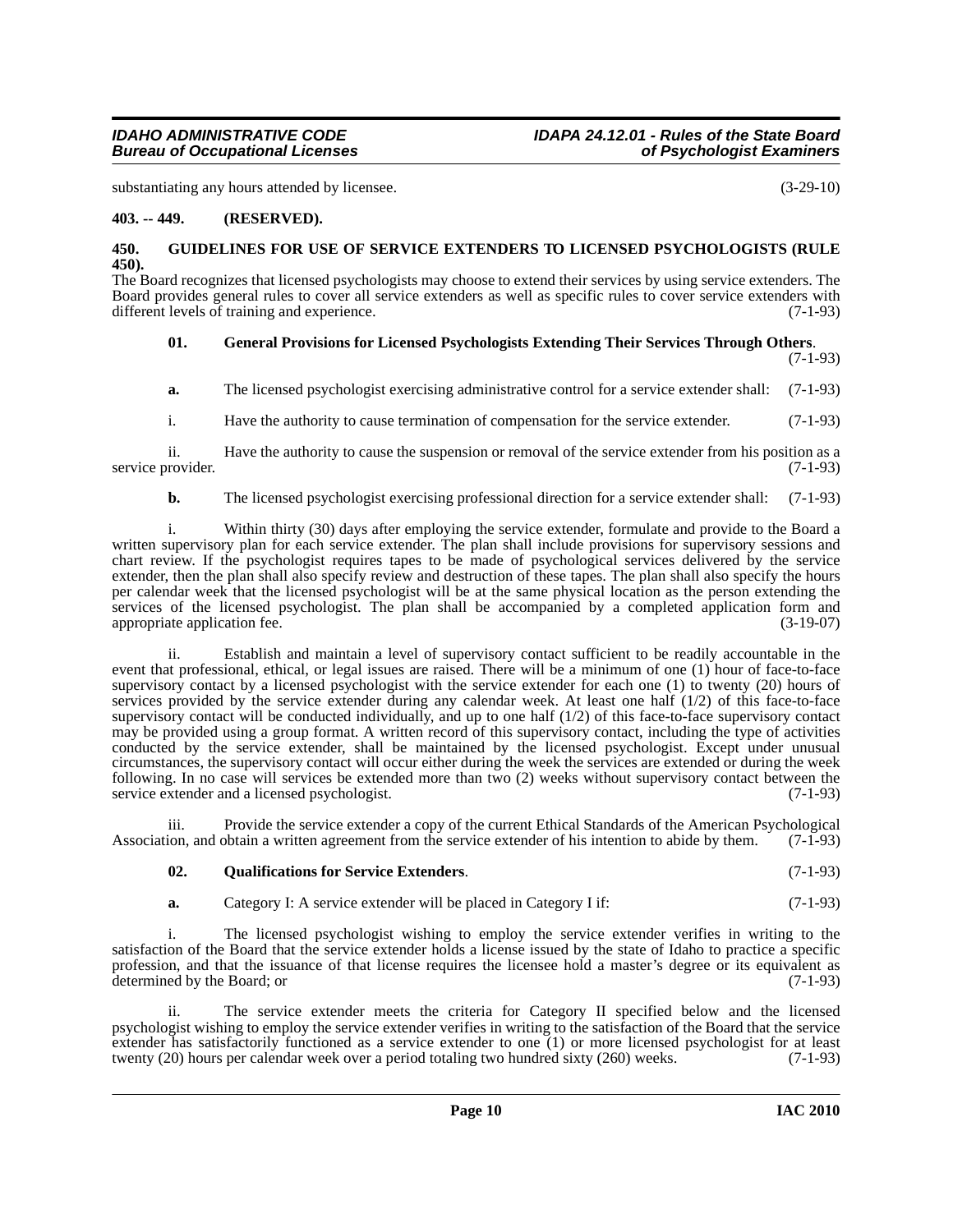**b.** Category II: A service extender will be placed in Category II if the licensed psychologist wishing to employ the service extender verifies in writing to the satisfaction of the Board that the service extender holds a master's degree from a program in psychology, counseling, or human development as determined by the Board.

(7-1-93)

#### <span id="page-10-0"></span>**03. Conditions for Use of Service Extenders**. (7-1-93)

**a.** All persons used to extend the services of a licensed psychologist shall be under the direct and continuing administrative control and professional direction of a licensed psychologist. These service extenders may not use any title incorporating the word "psychologist" or any of its variants or derivatives, e.g. "psychological," "psychotherapist." (5-8-09)

**b.** Work assignments shall be commensurate with the skills of the service extender and procedures shall be planned in consultation with the licensed psychologist under all circumstances. (7-1-93)

**c.** Public announcement of fees and services, as well as contact with lay or professional public shall be offered only in the name of the licensed psychologist whose services are being extended. However, persons licensed to practice professions other than psychology may make note of their status in such announcements or  $\text{constants.}$  (7-1-93)

**d.** Setting and collecting of fees shall remain the sole domain of the licensed psychologist; excepting that when a service extender is used to provide services of the licensed psychologist, third party payers shall be informed of this occurrence in writing at the time of billing. Unless otherwise provided in these rules and regulations, licensed psychologists may neither claim or imply to service recipients or to third party payers an ability to extend their services through any person who has not been approved as a service extender to that psychologist as specified in this section.  $(7-1-93)$ 

**e.** All service recipients shall sign a written notice of the service extender's status as a service extender for the licensed psychologist. A copy of the signed written notice will be maintained on file with the licensed psychologist. (7-1-93) licensed psychologist.

**f.** Within the first three (3) contacts, the licensed psychologist shall have face-to-face contact with each service recipient. (7-1-93)

**g.** A licensed psychologist shall be available to both the service extender and the service recipient for cy consultation. (7-1-93) emergency consultation.

Service Extenders shall be housed in the same service delivery site as the licensed psychologist whose services they extend. Whatever other activities they may be qualified to perform, service extenders shall limit themselves to acting as service extenders of the licensed psychologist when providing direct services so long as they are physically located in the offices of the licensed psychologist. (7-1-93)

**i.** A service extender in Category I may deliver as much as, but not more than fifty percent (50%) of their service while the licensed psychologist is not physically present at the service delivery site. A service extender in Category II may deliver as much as, but not more than twenty-five percent (25%) of their service while the licensed psychologist is not physically present at the service delivery site. Service Extenders providing as many as, but no more than, three (3) hours of service extension per calendar week shall be exempted from the on-site provisions of Section 450 of this rule. Without notification to the Board, short term exemption from this rule for atypical circumstances, such as irregular travel by the licensed psychologist, may occur for periods as long as, but no longer than three (3) calendar weeks. Longer exemptions may be granted at the discretion of the Board on written request by the licensed psychologist to the Board. (5-8-09)

**j.** The licensed psychologist shall employ no more than three (3) service extenders. (3-18-99)

**k.** When a licensed psychologist terminates employment of a service extender, the licensed psychologist will notify the Board in writing within thirty (30) days. (7-1-93)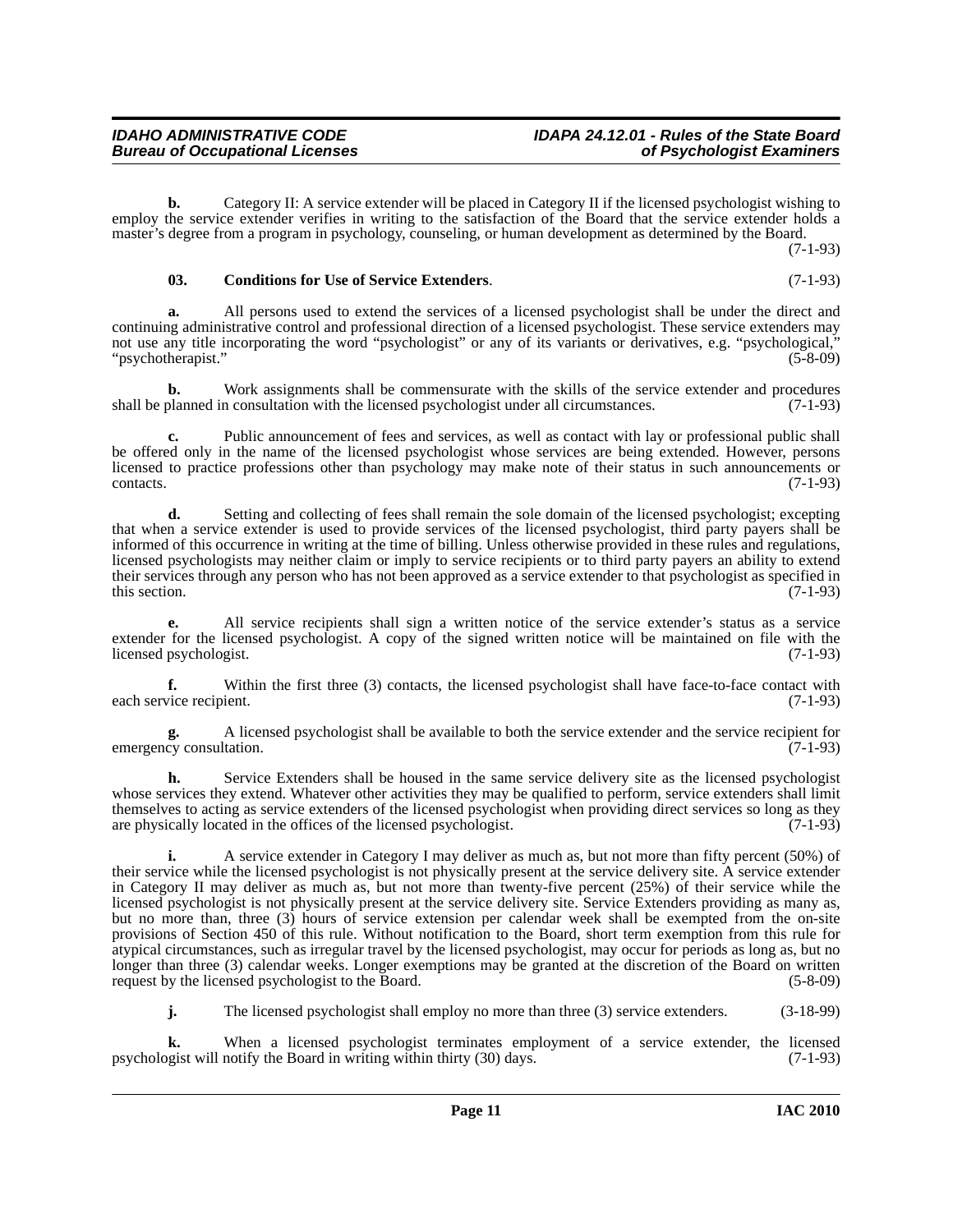#### *IDAHO ADMINISTRATIVE CODE IDAPA 24.12.01 - Rules of the State Board Bureau of Occupational Licenses*

**l.** At the time of license renewal the licensed psychologist shall submit for each service extender the appropriate fee together with certification to the Board that they possess: (3-19-07)

i. A written record of supervisory contact for the previous twelve (12) months; and (3-20-04)

ii. The percentage of time during the previous twelve (12) months that the service extender extended while the licensed psychologist was at the service delivery site; and (3-20-04) services while the licensed psychologist was at the service delivery site; and

iii. An updated plan for the supervision of each of his service extenders. (3-20-04)

**m.** Documentation of supervisory notes, hours of supervision, number of hours on-site while the service extender provided services, and plan of supervision shall be maintained by the supervisor for not less than three (3) years for each service extender and submitted to the Board upon request. (5-8-09)

#### <span id="page-11-0"></span>**451. -- 499. (RESERVED).**

<span id="page-11-4"></span><span id="page-11-1"></span>**500. EDUCATIONAL AND CREDENTIALING REQUIREMENTS FOR LICENSURE (RULE 500).**

Applicants who receive a doctoral degree from a program accredited by the American Psychological Association are considered to have met all criteria outlined in Section 500. considered to have met all criteria outlined in Section 500.

**01. Training in Professional Psychology**. Training in professional psychology is doctoral training offered in an institution of higher education accredited by:

<span id="page-11-7"></span>

| a.             | Middle States Association of Colleges and Schools.     | $(7-1-93)$ |
|----------------|--------------------------------------------------------|------------|
| $\mathbf{b}$ . | The New England Association of Schools and Colleges.   | $(7-1-93)$ |
| c.             | The North Central Association of Colleges and Schools. | $(7-1-93)$ |
| d.             | The Northwest Association of Schools and Colleges.     | $(7-1-93)$ |
| е.             | The Southern Association of Colleges and Schools.      | $(7-1-93)$ |
|                | The Western Association of Schools and Colleges.       | $(7-1-93)$ |

<span id="page-11-8"></span>**02. Training Program**. The training program must stand as a recognizable, coherent organizational entity within the institution. Programs that are accredited by the American Psychological Association or that meet the criteria for such accreditation are recognized as meeting the definition of a professional psychology program.

(5-3-03)

**03. Authority and Primary Responsibility**. There must be a clear authority and primary responsibility for the core and specialty areas by a designated leader who is a doctoral psychologist and is a member of the core faculty.

<span id="page-11-6"></span><span id="page-11-5"></span><span id="page-11-3"></span><span id="page-11-2"></span>**04.** Content of Program. The program must be an integrated, organized sequence of study. (7-1-93)

**05. There Must Be an Identifiable Training Faculty and a Psychologist Responsible for the Program**. There must be an identifiable training faculty on site of sufficient size and breadth to carry out the training responsibilities. A faculty psychologist must be responsible for the program. (5-3-03) responsibilities. A faculty psychologist must be responsible for the program.

**06. Program Must Have an Identifiable Body**. The program must have an identifiable body of students who are matriculated in that program for a degree. (7-1-93)

<span id="page-11-9"></span>**07. What the Program Must Include**. The program must include supervised practicum and predoctoral internship appropriate to the practice of psychology. Pre-doctoral internships must be completed at member sites of the Association of Psychology Postdoctoral and Internship Centers, or sites demonstrating an equivalent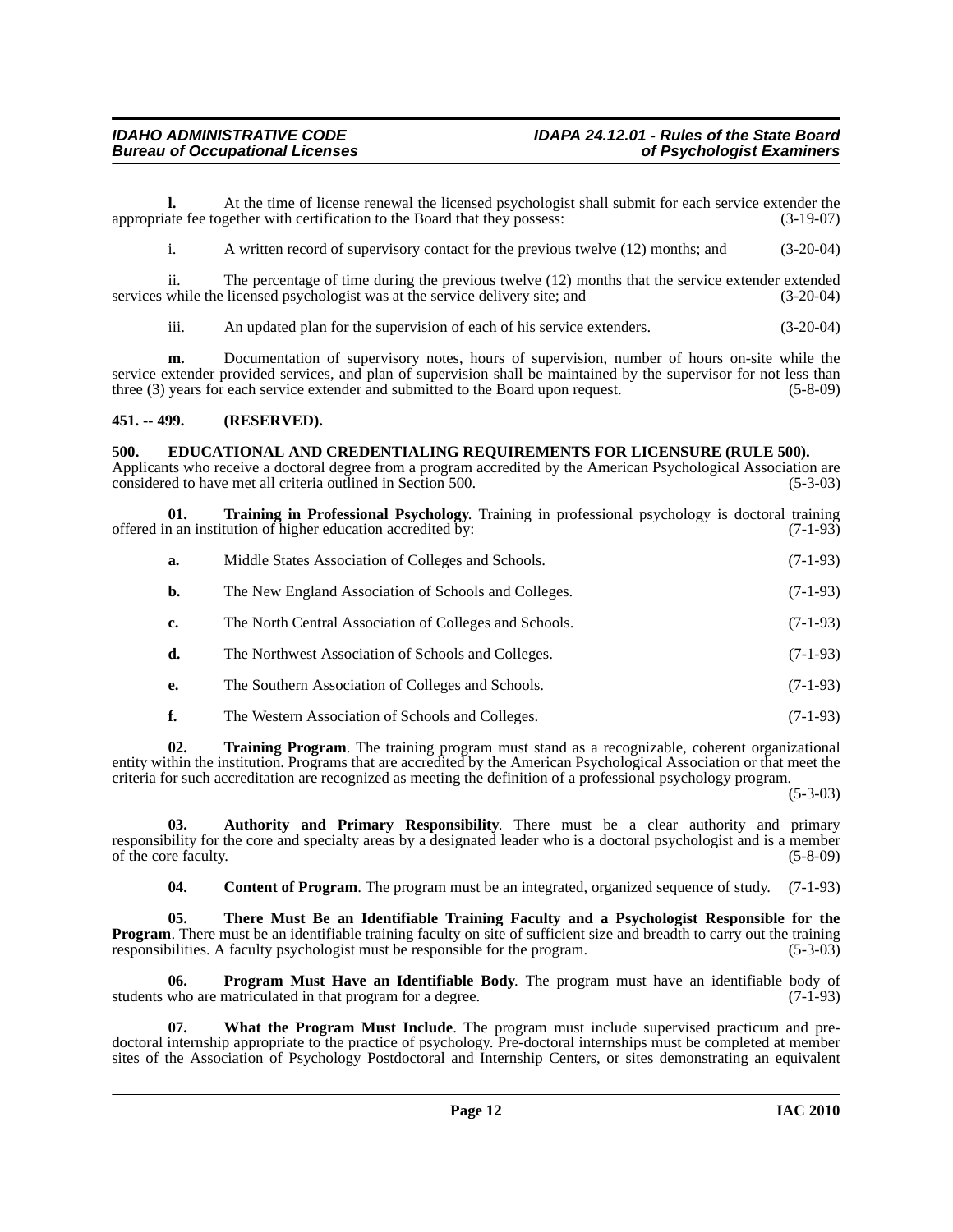### *IDAHO ADMINISTRATIVE CODE IDAPA 24.12.01 - Rules of the State Board*

<span id="page-12-3"></span> $\mu$  program. (5-8-09)

**08.** Curriculum. The curriculum shall encompass a minimum of three (3) academic years of full time graduate study at least one (1) year of which is spent in full-time physical residence at the degree granting educational institution. In addition to instruction in professional areas of competence, which include assessment and diagnosis, intervention, consultation, and supervision, the core program shall require each student to demonstrate competence in specific substantive areas. Minimal competence is demonstrated by passing a three (3) credit semester graduate course (or a five (5) credit quarter graduate course) in each of the substantive areas listed below: (3-20-04) course (or a five  $(5)$  credit quarter graduate course) in each of the substantive areas listed below:

Biological Bases of Behavior: Physiological psychology, comparative psychology, sensation and perception, psychopharmacology. (7-1-93) neuropsychology, sensation and perception, psychopharmacology.

**b.** Cognitive-Affective Bases of Behavior: Learning, cognition, motivation, emotion. (3-20-04)

**c.** Social Bases of Behavior: Social psychology, group processes, organizational and systems theory.  $(7-1-93)$ 

| d. | Individual Differences: Personality theory, human development, abnormal psychology. (7-1-93) |  |
|----|----------------------------------------------------------------------------------------------|--|
|    |                                                                                              |  |

- **e.** Scientific and Professional Standards and Ethics. (3-20-04)
- **f.** Research Design and Methodology. (3-20-04)

**g.** Techniques of Data Analysis: statistics, multivariate statistics, factor analysis, multiple regression, non-parametric statistics. (3-20-04)

**h.** Psychological Measurement: psychometric principles, test theory, personality assessment, eassessment. (3-20-04) cognitive assessment.

|  | History and Systems of Psychology. | $(3-20-04)$ |
|--|------------------------------------|-------------|
|--|------------------------------------|-------------|

**j.** Multiculturalism and Individual Diversity. (3-20-04)

#### <span id="page-12-0"></span>**501. -- 549. (RESERVED).**

#### <span id="page-12-1"></span>**550. REQUIREMENTS FOR SUPERVISED PRACTICE (RULE 550).**

#### <span id="page-12-7"></span><span id="page-12-4"></span>**01. Duration and Setting of Supervised Practice**. (7-1-93)

**a.** A year of supervised experience is defined as a minimum of one thousand (1000) hours of supervised service provision acquired during not less than a twelve (12) month and no more than a thirty-six (36) calendar month period. The first year of supervised experience shall be accredited only after acquiring the equivalent of one (1) year of full time graduate study. A second year must be obtained post-doctorally. (5-3-03)

**b.** A minimum qualifying supervised experience consists of two (2) years of supervised experience, of which is obtained post-doctorally. (3-29-10) one  $(1)$  of which is obtained post-doctorally.

<span id="page-12-6"></span>**Qualifications of Supervisors**. Supervising psychologists shall be licensed and shall have training a of practice in which they are offering supervision. (7-1-93) in the specific area of practice in which they are offering supervision.

<span id="page-12-2"></span>**03. Amount of Supervisory Contact**. One (1) hour per week of face-to-face individual contact per twenty (20) hours of applicable experience is a minimum. (7-1-93)

<span id="page-12-5"></span>**04. Evaluation and Accreditation of Supervised Practice**. The Board shall require submission of information by the supervisor(s) which enable it to evaluate and credit the extent and quality of the candidate's supervised practice. The form requesting such information shall cover the following:  $(7-1-93)$ supervised practice. The form requesting such information shall cover the following: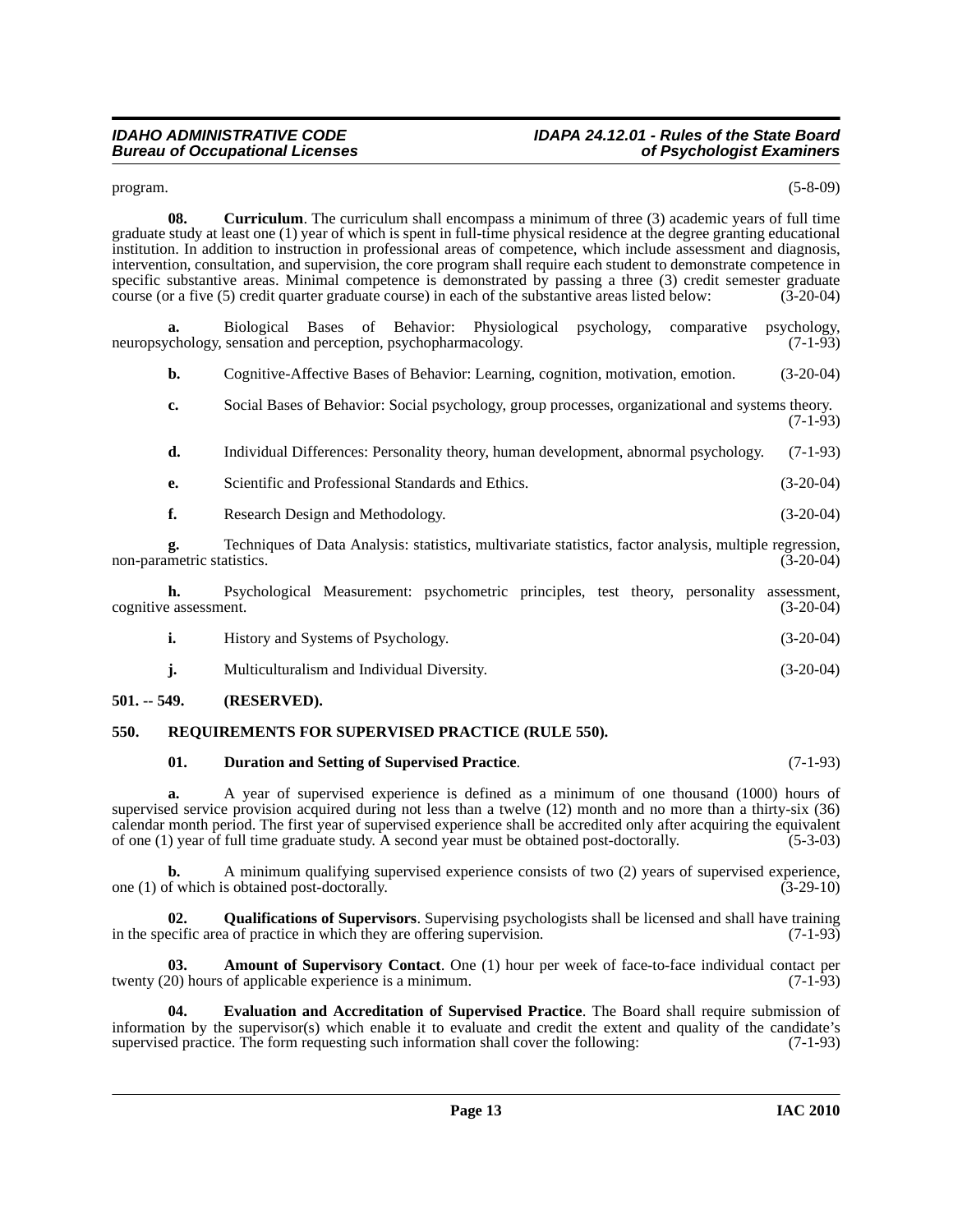| a. | Name of supervisee;                                                                            | $(7-1-93)$ |
|----|------------------------------------------------------------------------------------------------|------------|
| b. | Educational level of supervisee;                                                               | $(7-1-93)$ |
| c. | Supervisor's name, address, license number, state in which granted and area of specialization; | $(7-1-93)$ |
| d. | Name and nature of setting in which supervised practice took place;                            | $(7-1-93)$ |
| e. | Date of practice covered in this report;                                                       | $(7-1-93)$ |
| f. | Number of practice hours during this period;                                                   | $(7-1-93)$ |
| g. | Supervisee's duties;                                                                           | $(7-1-93)$ |
| h. | Number of one-to-one supervisory hours;                                                        | $(7-1-93)$ |
| i. | Assessment of supervisee's performance; and                                                    | $(7-1-93)$ |

**j.** Whether or not the supervisee received monetary compensation for the supervised services they provided. (7-1-93) provided.  $(7-1-93)$ 

<span id="page-13-3"></span>**05. Unacceptable Supervision**. Supervised practice time during which the supervisor deems supervisee's performance to have been unacceptable shall not be credited towards the required supervised practice hours.  $(7-1-93)$ 

#### <span id="page-13-0"></span>**551. -- 599. (RESERVED).**

#### <span id="page-13-2"></span><span id="page-13-1"></span>**600. GUIDELINES FOR THE SUPERVISION IN THE EDUCATION OF PSYCHOLOGISTS (RULE 600).**

The Board recognizes the importance of supervision in the education of psychologists, and that licensed psychologists within Idaho may be called on to provide supervision. It also recognizes that differing levels of supervision are appropriate for persons with differing levels of education and experience. Accordingly, the Board identifies two (2) levels within the education of psychologists, and specifies differing levels of supervision for each. These categories refer to persons pursuing a program of activities which, when completed, will allow them to meet the requirements for licensure as psychologists in Idaho. When providing supervision, the licensed supervising psychologist may receive compensation from the supervisee or other interested party, and shall be responsible to insure that supervision appropriate to the education and experience level of the supervisee is provided. Further, the licensed supervising psychologist shall also be responsible to insure that the appropriate documentation for a particular supervisee has been provided to the Board as specified below. The number of persons a psychologist may supervise within the two (2) educational levels does not limit the number of service extenders as specified under Subsection 450.03.j. (5-8-09)

**01.** General Provisions. General provisions for licensed supervising psychologists. (7-1-93)

**a.** The licensed supervising psychologist exercising administrative control shall:  $(7-1-93)$ 

i. Have the authority to cause termination of compensation for the supervisee when compensation is provided. (7-1-93) provided.  $(7-1-93)$ 

ii. Have the authority to cause the suspension or removal of the supervisee from his position as a service provider. (7-1-93)

**b.** The licensed supervising psychologist exercising professional direction shall: (7-1-93)

i. Within thirty (30) days after initiating supervision, formulate a written supervisory plan for each supervisee. The plan shall include provisions for supervisory sessions and chart review. If the supervising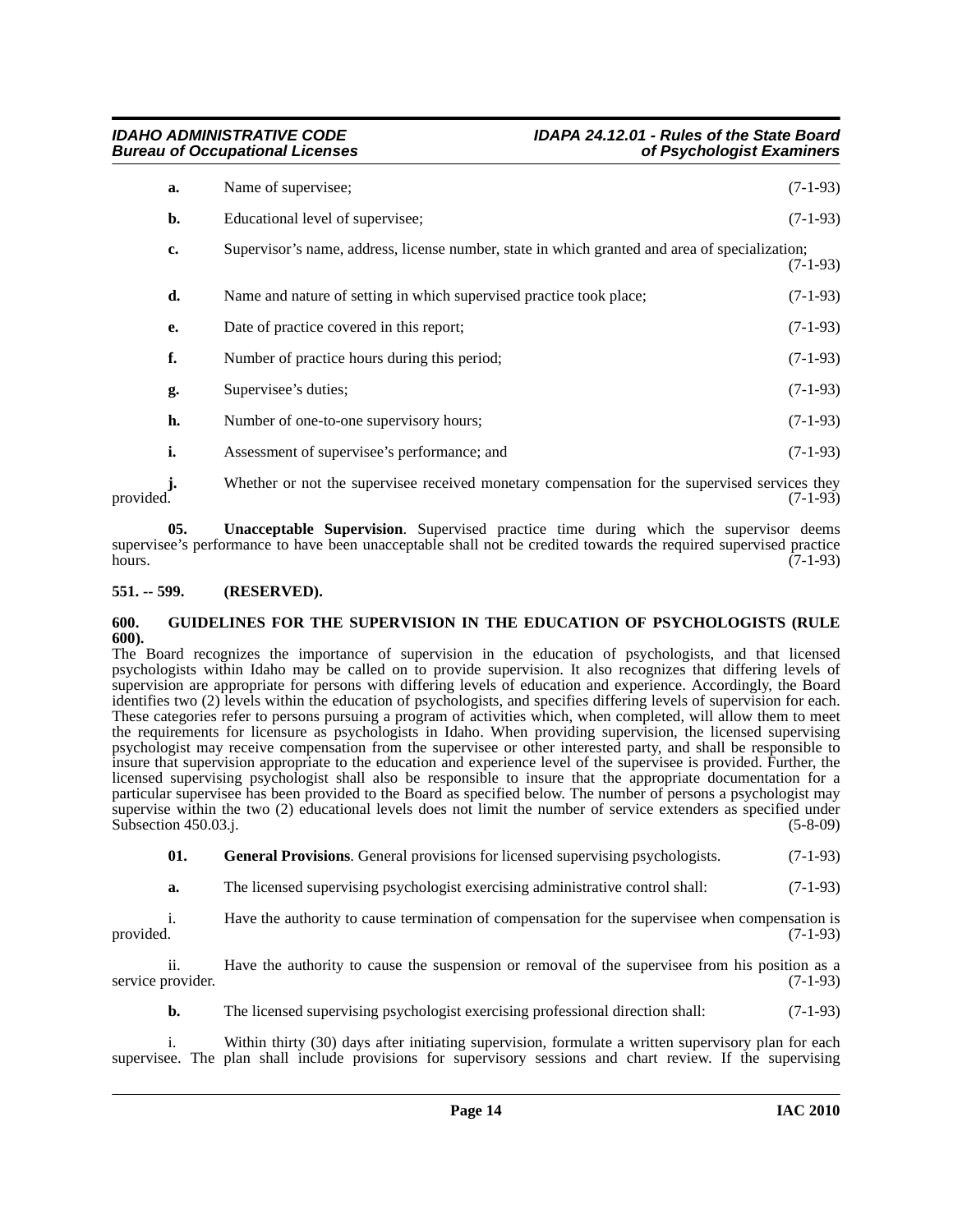### *IDAHO ADMINISTRATIVE CODE IDAPA 24.12.01 - Rules of the State Board*

psychologist requires tapes to be made of psychological services delivered by the supervisee, then the plan shall also specify review and destruction of these tapes. The plan shall also specify the hours per calendar week that the licensed psychologist will be at the same physical location as the supervisee. (7-1-93)

ii. Establish and maintain a level of supervisory contact sufficient to be readily accountable in the event that professional, ethical, or legal issues are raised. There will be a minimum of one (1) hour of face-to-face individual supervisory contact by a licensed psychologist with the supervisee for each one (1) to twenty (20) hours of services provided by the supervisee during any calendar week. A written record of this supervisory contact, including the type of activities conducted by the supervisee, shall be maintained by the licensed supervising psychologist. Except under unusual circumstances, the supervisory contact will occur either during the week the services are provided or during the week following. In no case will services be provided more than two (2) weeks without supervisory contact between the supervisee and a licensed supervising psychologist. (7-1-93)

Provide the supervisee a copy of the current Ethical Standards of the American Psychological Association, and obtain a written agreement from the supervisee of his intention to abide by them. (7-1-93)

#### <span id="page-14-0"></span>**02. Category I -- Psychologist in Training**. (5-8-09)

**a.** Definition: A person having submitted an application for licensure to the Idaho Board of Psychologist Examiners and who has been found by the Board to have either: (7-1-93)

i. Obtained a doctoral degree from a program accredited by the American Psychological Association<br>an educational program which satisfies all the requirements of Section 500; or (5-8-09) or from an educational program which satisfies all the requirements of Section 500; or

ii. Obtained a doctoral degree and submitted a plan, approved by the Board for the completion of any is their doctoral education with regard to the requirements of Section 500. deficiencies in their doctoral education with regard to the requirements of Section 500.

**b.** Verification: The State Board of Psychologist Examiners has reviewed the application of the question and either: (7-1-93) person in question and either:

i. Verifies that the applicant has obtained a doctoral degree from a program accredited by the American Psychological Association or from an educational program which satisfies all the requirements of Section 500; or (5-8-09)

ii. Verified the applicant obtained a doctoral degree and approved a plan submitted by the applicant for the completion of any deficiencies in his doctoral education with regard to the requirements of Section 500.

(7-1-93)

**c.** Supervision Requirements: (7-1-93)

i. Psychologists in Training must be under the direct and continuing administrative control and professional direction of the licensed supervising psychologist when providing psychological services. (7-1-93)

ii. Work assignments shall be commensurate with the skills of the Psychologist in Training and procedures shall be planned in consultation with the licensed supervising psychologist. (7-1-93)

iii. Psychologists in Training shall be housed in the service delivery site of the licensed supervising psychologist, and at least fifty percent (50%) of the Psychologist in Training's service delivery will occur while the licensed supervising psychologist is physically present on site; excepting that where Psychologists in Training are employed by agencies or corporations financed by public funds, licensed supervising psychologists may apply for exemption of this requirement. Exemptions will be made on review of the written supervisory plan, and granted at the discretion of the Board. (7-1-93)

iv. Public announcement of fees and services, and contact with lay or professional public shall be nly by and in the name of the licensed supervising psychologist or his institutional affiliate. (7-1-93) offered only by and in the name of the licensed supervising psychologist or his institutional affiliate. (7-1-93)

v. Setting and collecting of fees shall remain the sole domain of the licensed supervising psychologist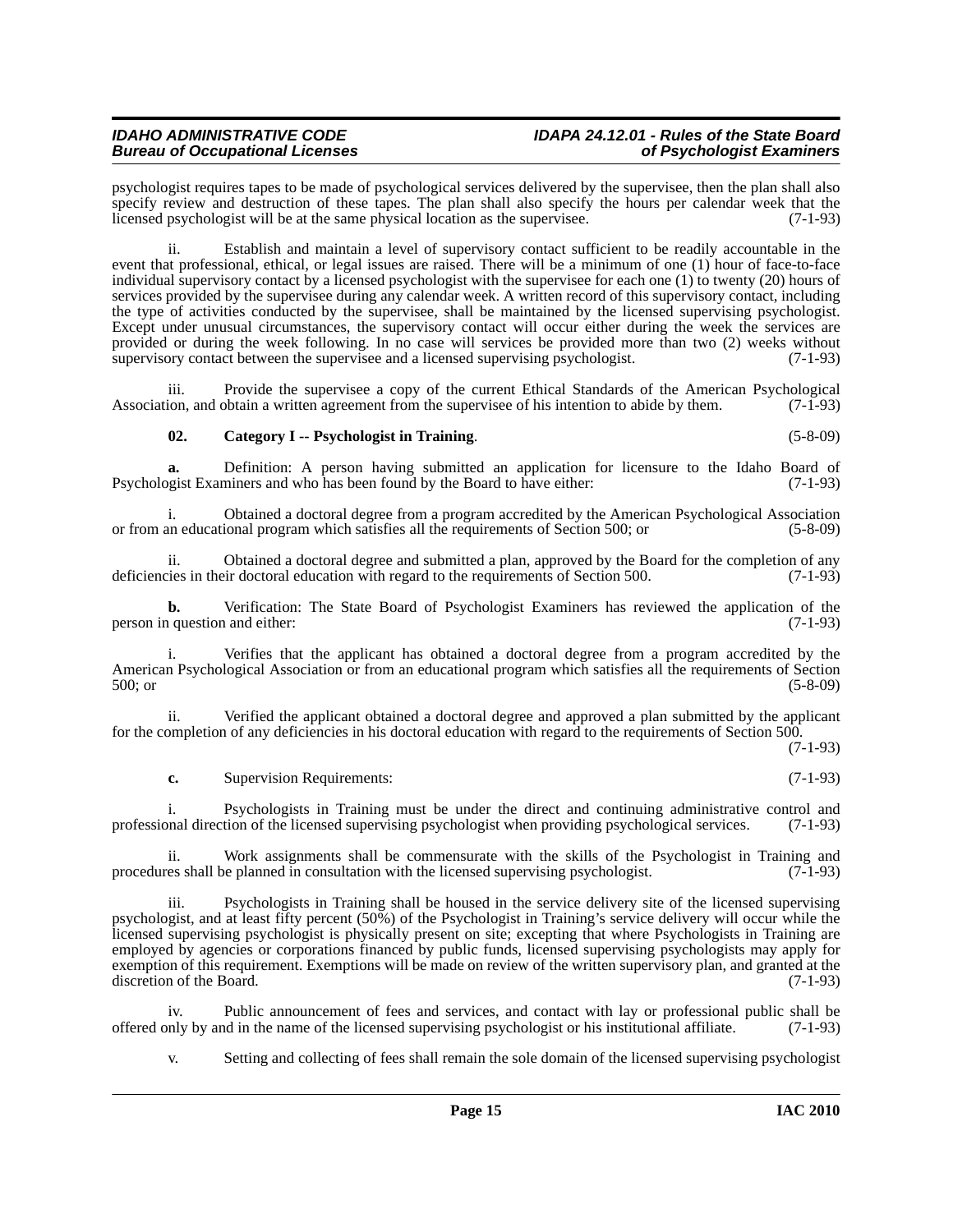or his institutional affiliate, excepting that when a supervisee provides psychological services, third party payers shall<br>be informed of this occurrence in writing at the time of billing. be informed of this occurrence in writing at the time of billing.

vi. All persons receiving services from a Psychologist in Training shall sign a written notice indicating their understanding that the service provider is a Psychologist in Training and that the licensed supervising psychologist is responsible for their activity. A copy of the signed written notice will be maintained on file with the licensed supervising psychologist.

vii. The licensed supervising psychologist's proficiencies will be commensurate with the services provided by the Category I Psychologist in Training. (5-8-09)

#### <span id="page-15-0"></span>**03. Category II -- Psychologist Under Supervision**. (5-8-09)

**a.** Definition: A person having submitted an application for licensure to the Idaho Board of Psychologist Examiners and who has been found by the Board to have: (7-1-93)

i. Obtained a doctoral degree from a program accredited by the American Psychological Association or from an educational program which satisfies all the requirements of Section 500; and (5-8-09)

ii. Completed the EPPP examination with a passing score. (7-1-93)

**b.** Verification: The State Board of Psychologist Examiners has reviewed the application and: (7-1-93)

i. Verified the applicant has obtained a doctoral degree from a program accredited by the American Psychological Association or from an educational program which satisfies all the requirements of Section 500; and (5-8-09)

| ii. | Verified the applicant has completed the EPPP examination with a passing score. | $(7-1-93)$ |
|-----|---------------------------------------------------------------------------------|------------|
|-----|---------------------------------------------------------------------------------|------------|

**c.** Supervision Requirements: (7-1-93)

i. Psychologists Under Supervision shall be under the continuing professional direction, though not necessarily administrative control, of the licensed supervising psychologist when providing psychological services. (7-1-93)

ii. Work assignments shall be commensurate with the skills of the Psychologist Under Supervision and procedures shall be planned in consultation with the licensed supervising psychologist. (7-1-93)

iii. Public announcement of fees and services, and contact with lay or professional public shall be offered only by and in the name of the supervising licensed psychologist or his institutional affiliate. However, if the Psychologist Under Supervision is employed by either a privately financed agency or corporation or a publicly funded agency or corporation; then public announcement of fees and services with lay or professional public may be offered in the name of those organizations as long as the supervised status of the Psychologist Under Supervision and the name, address and telephone number of the licensed supervising psychologist are made clear to the public.

(7-1-93)

iv. Setting and collecting of fees shall remain the sole domain of the licensed supervising psychologist or his institutional affiliate. However, if the Psychologist Under Supervision is employed by either a privately financed agency or corporation or a publicly funded agency or corporation; then the setting and collecting of fees may be offered in the name of those organizations as long as the supervised status of the Psychologist Under Supervision and the name, address and telephone number of the supervising psychologist are made clear to the public; and with the exception that when a supervisee provides psychological services, third party payers shall be informed of this occurrence in writing at the time of billing. (7-1-93)

All persons receiving services from a Psychologist Under Supervision shall sign a written notice indicating their understanding that the service provider is a Psychologist Under Supervision and that the licensed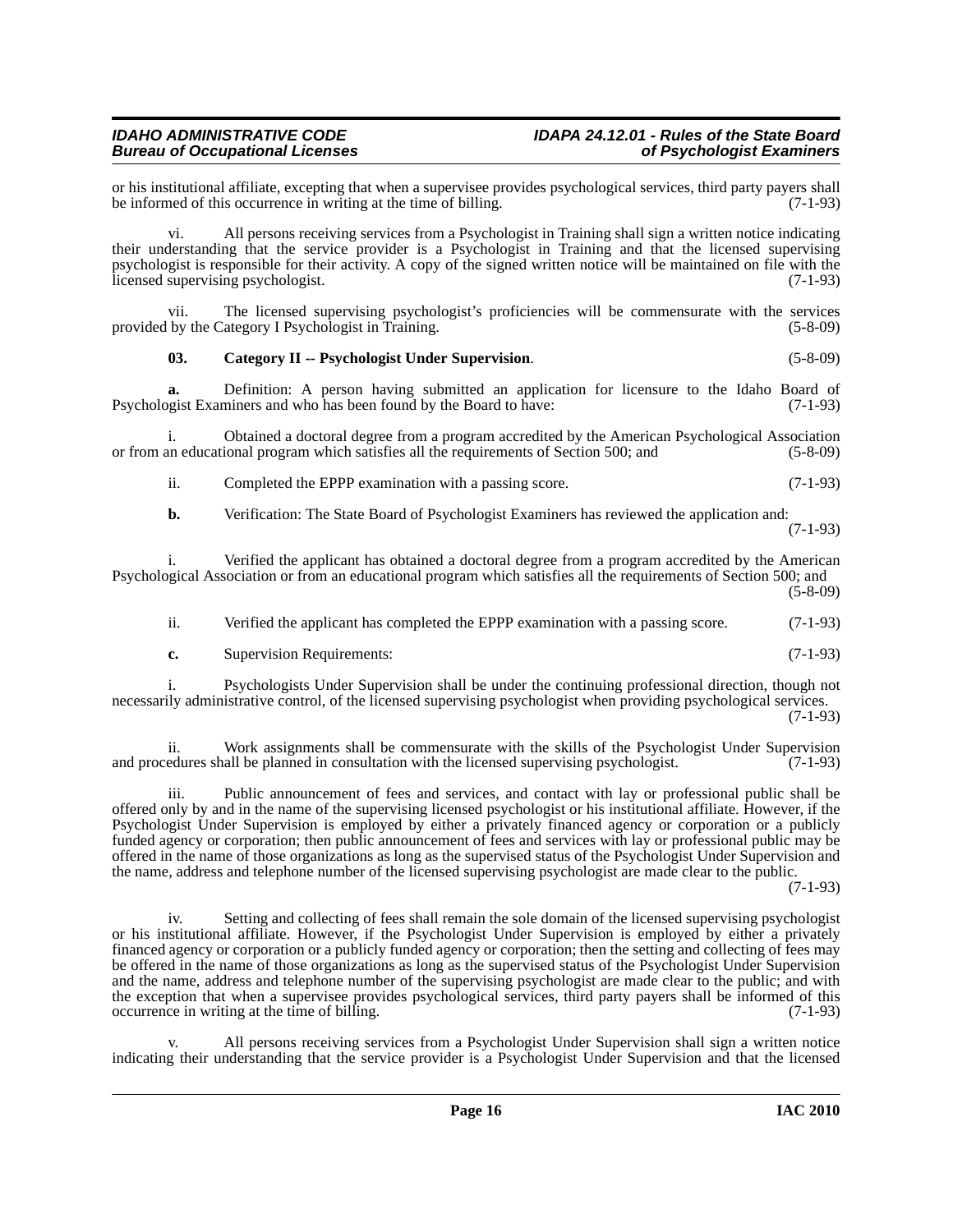supervising psychologist is responsible for their activity. A copy of the signed written notice will be maintained on file with the licensed supervising psychologist. (7-1-93) file with the licensed supervising psychologist.

vi. The licensed supervising psychologist's proficiencies will be commensurate with the services provided by the Category II Psychologist Under Supervision. (5-8-09) (5-8-09)

#### <span id="page-16-0"></span>**601. -- 624. (RESERVED).**

#### <span id="page-16-1"></span>**625. EMPLOYMENT OF UNLICENSED, NON-EXEMPT INDIVIDUALS (RULE 625).**

Psychologists may employ unlicensed, non-exempt individuals only to perform services which do not constitute the practice of psychology or the activities and services of another licensed profession. The psychologist assumes full responsibility for the services provided by the employee. (5-8-09) responsibility for the services provided by the employee.

#### <span id="page-16-2"></span>**626. -- 649. (RESERVED).**

#### <span id="page-16-3"></span>**650. RULEMAKING HISTORY PRIOR TO JULY 1, 1993 (RULE 650).**

Adopted August 15, 1964 Readopted January 10, 1975 Readopted October 30, 1975 Readopted February 23, 1978 Readopted July 1, 1979 Readopted December 5, 1984 Readopted January 17, 1986 Emergency Rule effective June 15, 1987 Amendments and all rules readopted September 4, 1987 Effective September 24, 1987 Amendments and all rules readopted May 25, 1989 Effective June 14, 1989 Amendments and all rules readopted April 20, 1992 effective May 11, 1992 (7-1-93)

<span id="page-16-4"></span>**651. -- 999. (RESERVED).**